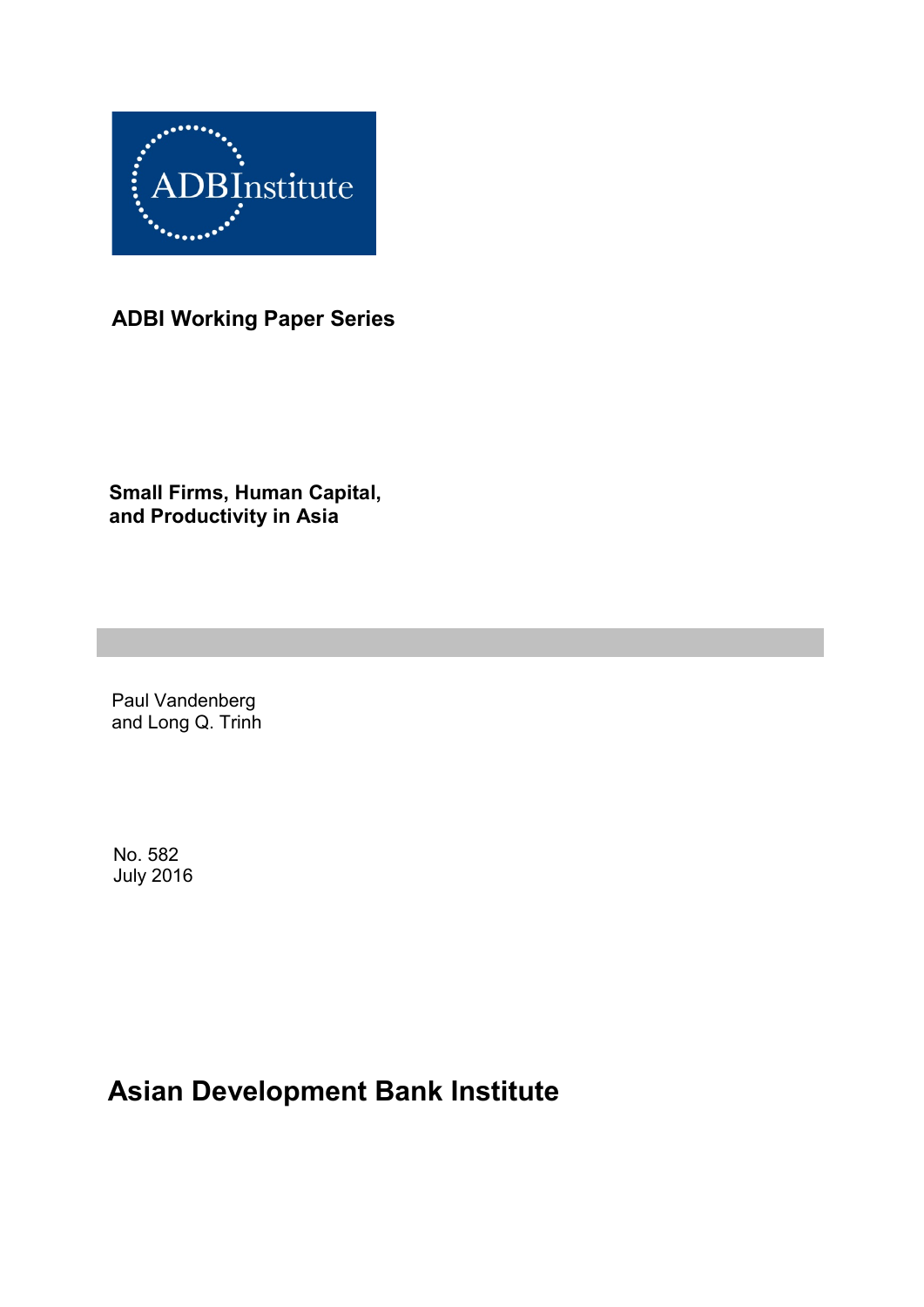Paul Vandenberg is a senior economist at the Asian Development Bank who is currently on leave and serving as a visiting professor at Thammasat University in Bangkok, Thailand.

Long Q. Trinh is a research consultant at the Asian Development Bank Institute in Tokyo, Japan and a researcher at the Central Institute for Economic Management in Ha Noi, Viet Nam.

The views expressed in this paper are the views of the authors and do not necessarily reflect the views or policies of ADBI, ADB, its Board of Directors, or the governments they represent. ADBI does not quarantee the accuracy of the data included in this paper and accepts no responsibility for any consequences of their use. Terminology used may not necessarily be consistent with ADB official terms.

Working papers are subject to formal revision and correction before they are finalized and considered published.

Unless otherwise stated, tables without explicit sources were prepared by the authors.

The Working Paper series is a continuation of the formerly named Discussion Paper series; the numbering of the papers continued without interruption or change. ADBI's working papers reflect initial ideas on a topic and are posted online for discussion. ADBI encourages readers to post their comments on the main page for each working paper (given in the citation below). Some working papers may develop into other forms of publication.

Suggested citation:

Vandenberg, P., and L.Q. Trinh. 2016. Small Firms, Human Capital, and Productivity in Asia. ADBI Working Paper 582. Tokyo: Asian Development Bank Institute. Available: http://www.adb.org/publications/small-firms-human-capital-and-productivity-asia/

Please contact the authors for information about this paper.

E-mail: pvandenberg@adbi.org; ltrinh@adbi.org

Asian Development Bank Institute Kasumigaseki Building 8F 3-2-5 Kasumigaseki, Chiyoda-ku Tokyo 100-6008, Japan

Tel: +81-3-3593-5500<br>Fax: +81-3-3593-5571 Fax: +81-3-3593-5571 URL: www.adbi.org E-mail: info@adbi.org

© 2016 Asian Development Bank Institute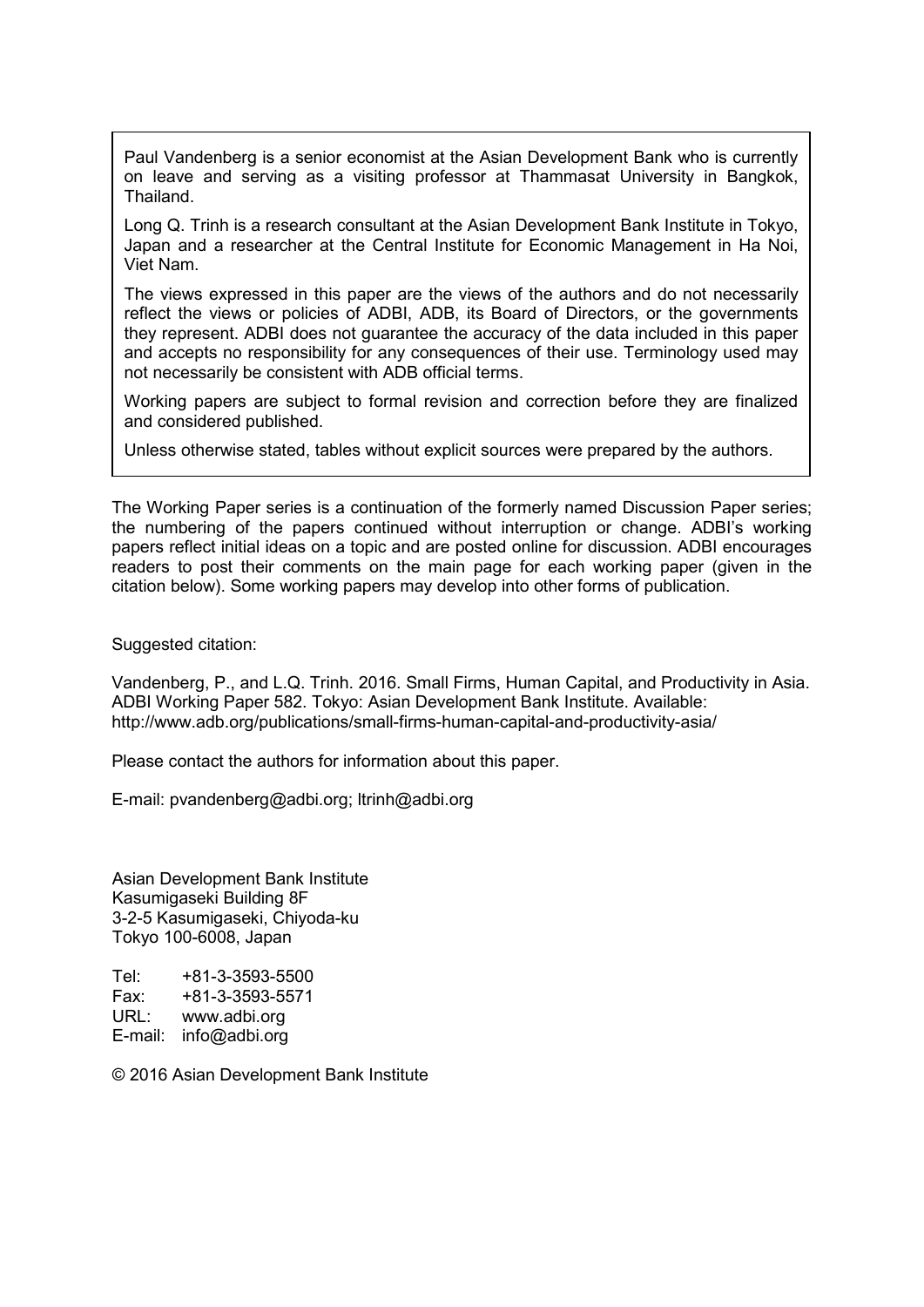#### **Abstract**

The paper analyzes the link between human capital and firm-level productivity in five Asian countries. It draws on a dataset of over 4,000 enterprises and considers both the prior educational attainment of workers and in-service training programs of enterprises. Differences between small, medium-sized, and large enterprises and between countries are also presented. The key finding is that both preservice education and in-service training are positively correlated with labor productivity. The productivity of small and medium-sized enterprises (SMEs) is enhanced by a higher level of skills and education of the workforce, just as it is with large firms. However, there are country differences. The policy implications are that competitiveness is enhanced both by raising the general level of education in the workforce and by encouraging enterprise-based training programs.

**JEL Classification:** J24, D22, D24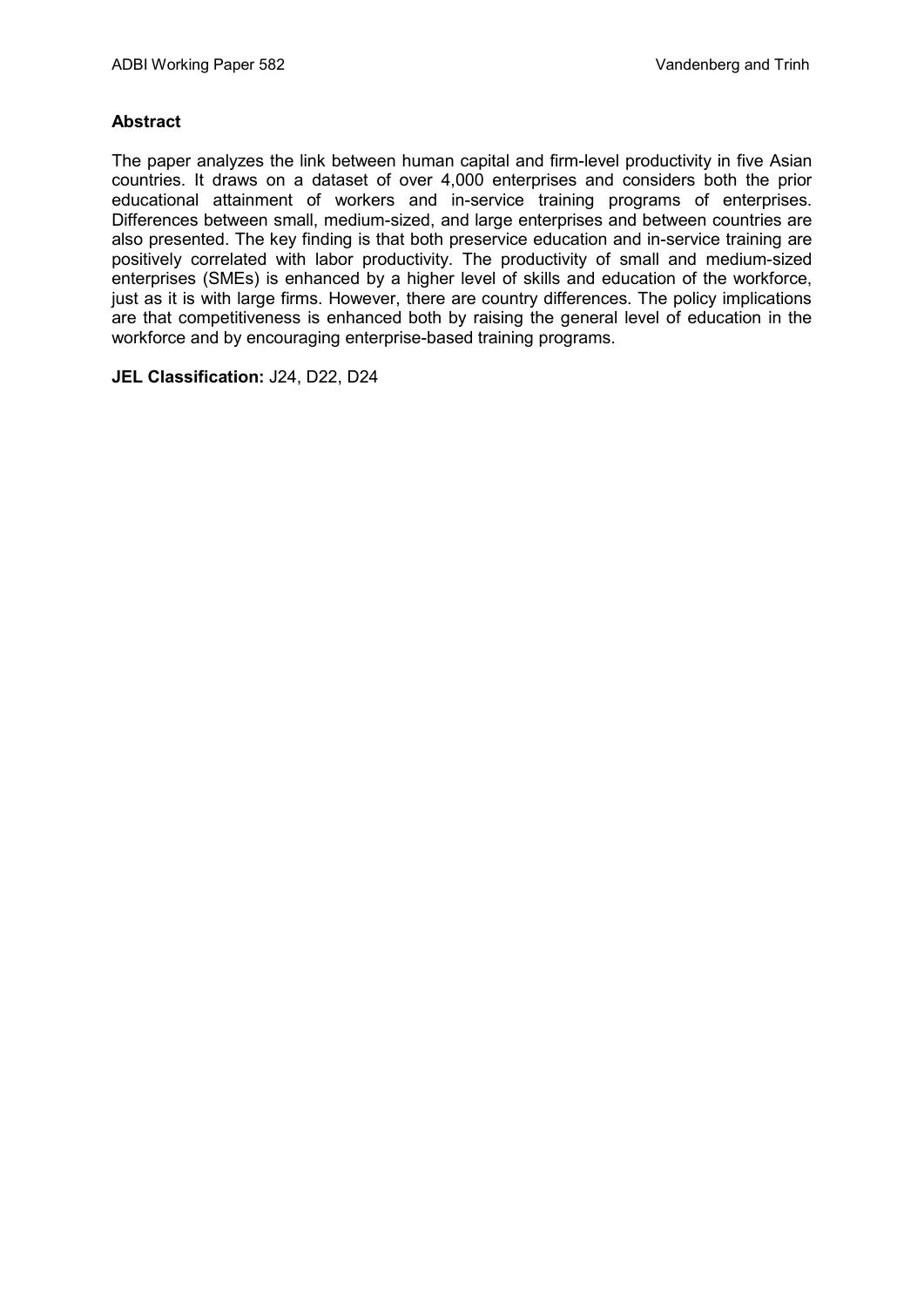### **Contents**

| 2. |                   |  |  |  |  |
|----|-------------------|--|--|--|--|
| 3. |                   |  |  |  |  |
|    | 3.1<br>3.2<br>3.3 |  |  |  |  |
| 4. |                   |  |  |  |  |
| 5. |                   |  |  |  |  |
|    |                   |  |  |  |  |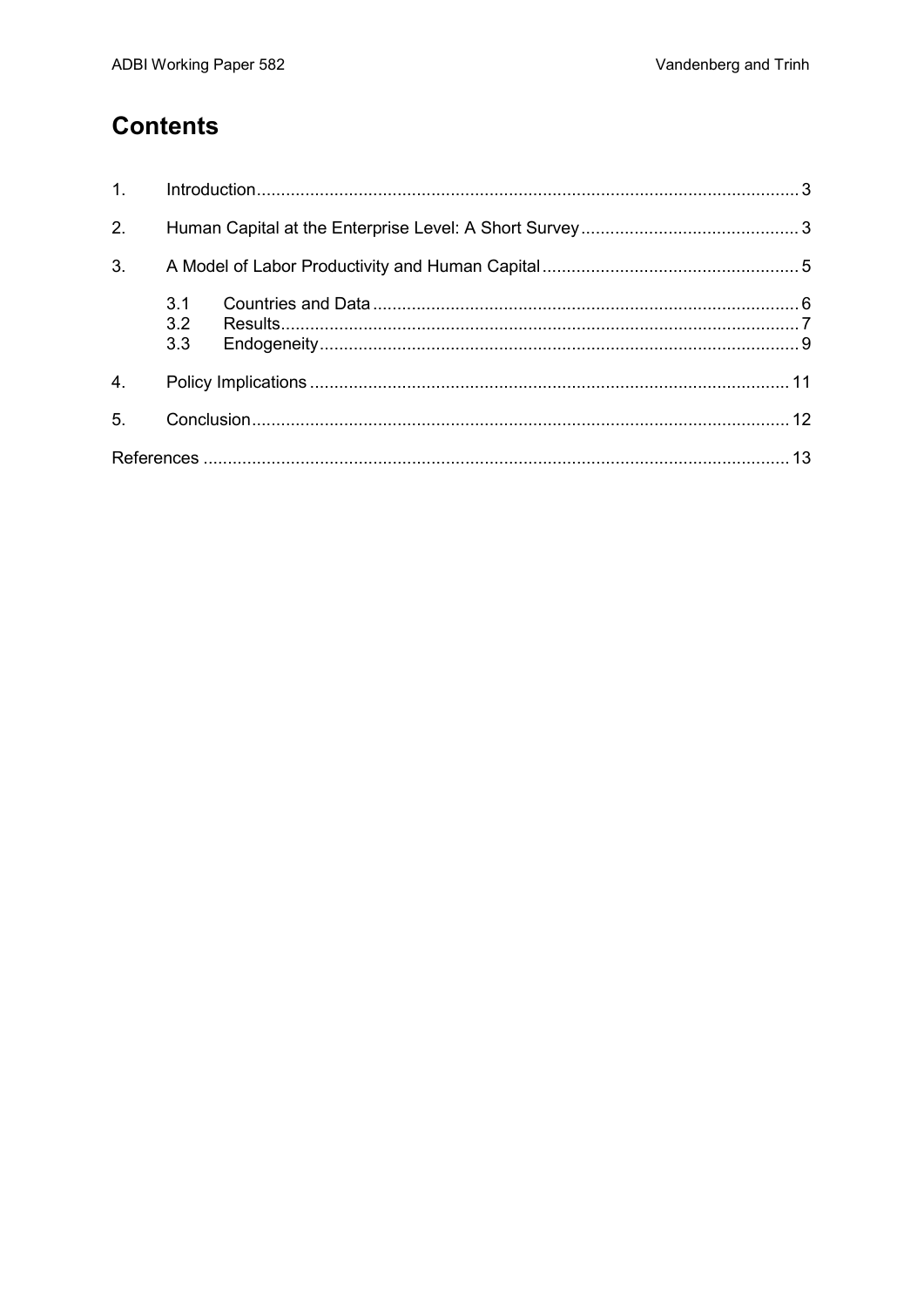$\ddot{ }$ 

## <span id="page-4-0"></span>**1. INTRODUCTION**

The overwhelming majority of businesses in any economy are small and medium-sized enterprises. (SMEs). While the definition of what constitutes an SME varies greatly, in nearly all countries they account for over 95% of enterprises. Furthermore, they produce a substantial share of economic output and normally employ the majority of the workforce. With the expansion and deepening of regional and global value chains, SMEs have become important as local parts and component suppliers, as providers of logistics and other services and, for some, as exporters and overseas investors. SMEs account for over 40% of India's exports, for example.<sup>[1](#page-4-2)</sup>

SMEs are often viewed as being dynamic and innovative, and while many are, as a group they are a highly variable lot. Along with the highly productive and competitive enterprises, there are many that remain small and rely on conventional technology to deliver standard products and services. This type of enterprise may be more in evidence in developing countries, where running an enterprise is often a family survival and get-ahead strategy in the context of limited employment opportunities or a need to diversify from farm income.

Enterprise survival and growth require high levels of efficiency and productivity in operations. These factors determine whether the enterprise can be competitive against other firms—be they small or large, domestic or foreign. The factors that support enterprise productivity and competiveness are many, including the knowledge and experience of the owner or entrepreneur, decisions about what markets to enter, the organization of production and distribution, investment in plant and equipment, financial management, supplier networks, marketing strategy, and others. Along with these various factors, human capital is a key factor that enhances enterprise competitiveness.

In this paper, we have assembled a rich dataset of enterprises in five Asian countries (the People's Republic of China [PRC], Indonesia, Malaysia, Thailand, and Viet Nam). We estimate the correlation between enterprise-level productivity and human capital. The latter is expressed in two variables: one that captures preemployment educational attainment (i.e., years of school) and another that indicates whether enterprises offer in-service training to their workers. We consider differences between small, medium-sized, and large enterprises and between the five countries. Furthermore, we assess whether preemployment and in-service human capital efforts can operate simultaneously and in parallel to raise productivity. The policy implications of the results are provided briefly at the end.

## <span id="page-4-1"></span>**2. HUMAN CAPITAL AT THE ENTERPRISE LEVEL: A SHORT SURVEY**

That there might be a link between workforce skills and education and the productivity of the enterprise is to be expected. A worker with more education is expected to contribute more to enterprise productivity than uneducated or unskilled workers. This would tend to hold if the education system does in fact impart knowledge and develop

<span id="page-4-2"></span><sup>1</sup> National statistics compiled by the Asian Development Bank (2015) and covering 2012 and 2013 indicate the economic important of SMEs. For example, they produce 37% of the gross domestic product of Thailand and 60% of Indonesia. They employ 58% of the workforce in Malaysia and 65% in the People's Republic of China. In addition, SMEs account for over 40% of India's exports.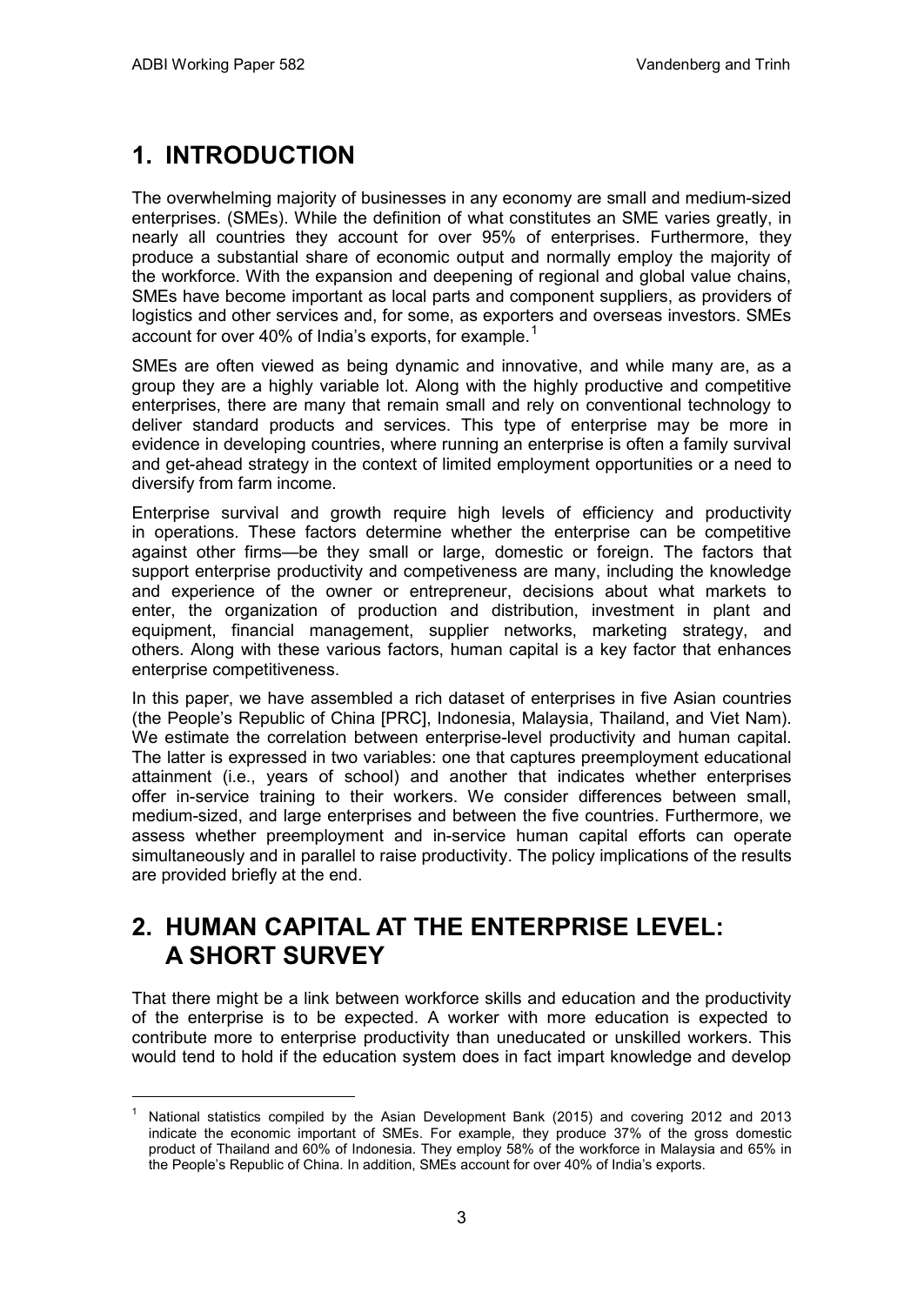intellectual capacity. At the very least, it may act as a screening mechanism for more capable individuals—those who are more capable to begin with may complete more years of education, even if they do not gain much for the experience. For in-service training, the intuition is only slightly different. An enterprise invests in training because it seeks to make its workers more capable of performing their tasks, either more quickly or at a higher standard of quality. Training programs that do not induce greater productivity are likely to be phased out over time due to a negative cost–benefit calculus for the enterprise.

Research conducted over the past 3 decades has sought to confirm this basic and plausible intuition, and most of the evidence does confirm that a higher-skilled workforce is correlated with higher productivity. Some of the more revealing results relate to what type of education or training contributes most to productivity and whether there are important sector differences. Studies can be divided between those that use in-service training as the human capital variable and those that use educational attainment. The choice of which variables to focus on is often determined by the variables that are available in enterprise datasets. Along with issues of variables, there are also questions of the estimation techniques used and whether they are capturing a legitimate correlation. The literature includes studies of firms of all sizes and others that focus specifically on SMEs.

Generally, micro-level analysis of the relationship between education and training and enterprise performance is fairly recent. Only 2 decades ago, Black and Lynch (1996, p. 263) would assert that there have been "few studies" in the United States (US) testing the impact of "education and employer-provided training on productivity." A decade later, Dearden, Reed, and Van Reenen (2005) would still argue that despite the interest by policy makers in the United Kingdom (UK), there "are hardly any papers that examine the impact of work-related training on direct measures of productivity." In the same vein, Zwick (2006, p. 27) noted that the evidence on the link between training and productivity effects is "thin and partly contradictory." These researchers, and others, have since deepened the research in this area through their work. Much of the research has focused on single-country studies of the US and countries in Europe.

Black and Lynch (1996) found a significant and positive impact of education level on enterprise productivity for both the manufacturing and nonmanufacturing sectors, using data from the US. Furthermore, the total number of workers receiving enterprise training did not affect productivity, although more detailed analysis showed that inservice but off-the-job training for manufacturing workers and computer-based training of nonmanufacturing workers was correlated with higher productivity. The study also found that off-the-job training was less disruptive of the production process and could generate better outcomes. Haltiwanger, Lane, and Spletzer (1999) found clear evidence that enterprises with more educated workers are more productive. The results, based on data from the US state of Maryland, suggested that "high-productivity workplaces are also high-skill workplaces" (p. 97).

Dearden, Reed, and Van Reenen (2006) found a statistically significant impact of training on productivity in the UK. However, the researchers used a vague training variable from a survey that asked respondents if they had been engaged in any type of work-related education or training over the previous 4 weeks. Nonetheless, an increase in training of 1 percentage point increased production output by about 0.7%—a rather large impact. In a similar study, Zwick (2006) found that German firms that trained a large share of their workers in the first half of 1997 had higher productivity in subsequent years.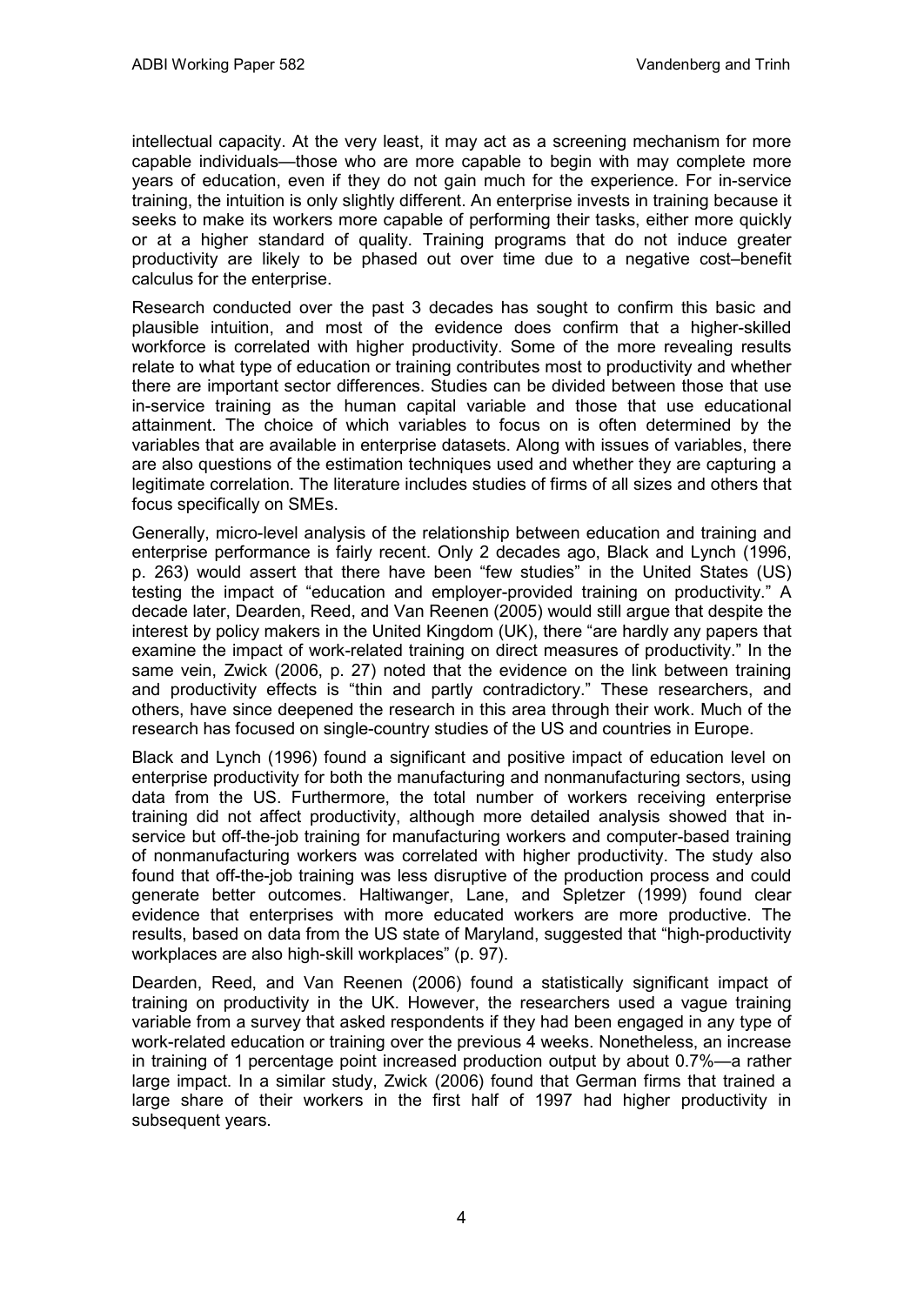Several studies have focused on Asia. Batra and Hong (2003) found that formal training is an important determinant of technical efficiency—a measure closely related to productivity. They employ data on a cross-section of SMEs in three countries in Latin America, Indonesia, Malaysia, and Taipei,China. The study also found that the most efficient firms combine formal and informal training but that informal training by itself is negatively correlated with firm efficiency, except in the case of Mexico. The general results confirm the findings of an earlier study (Tan and Batra 1995).

Vu (2003) found that a larger share of skilled workers in the enterprise workforce was correlated with higher technical efficiency of state-owned enterprises in Viet Nam. The two other key factors were engagement in export activities and location in Ho Chi Minh City. Hara (2011) studied the impact of training on the productivity of nonregular workers in Japan. Those who received training, both on and off the job, demonstrated higher productivity. Productivity was measured imprecisely as the increase in work assignments, work levels, and work responsibilities.

Charoenrat and Harvie (2014) found that the share of skilled workers in small Thai manufacturing firms is positively correlated with technical efficiency. However, the relationship does not hold for medium-sized firms—a puzzling result. Combining small and medium-sized firms, the study does find a significant correlation between skills and technical efficiency across eight industry subsectors.

### <span id="page-6-0"></span>**3. A MODEL OF LABOR PRODUCTIVITY AND HUMAN CAPITAL**

We use a standard model of labor productivity to test the correlation (and possible impact) of human capital on firm performance. Productivity is defined as the value added of the enterprise divided by the number of regular, full-time workers. Productivity is determined by the capital input, represented by the capital–labor ratio, and human capital input. We use two measures of human capital: educational attainment of the enterprise workforce and whether the enterprise provides formal training to its workers. Control variables are included as provided below. The equation is as follows:

L<sub>P</sub> = c +  $\beta_1$ k +  $\beta_2$ H +  $\beta_3$ S +  $\beta_4$ A +,  $\beta_5$ T +  $\beta_6$ L +  $\beta_7$ C + ε,

in which

 $L_P$  = labor productivity, k = capital–labor ratio, and  $H =$  human capital (preemployment education or in-service training),

and we include control variables

S = size of the enterprise,  $A = aq$ e of the enterprise,  $T =$  sector.  $L =$  location, and  $C =$  country.

The constant term is c, the error term is  $\varepsilon$ , and the coefficients are represented by  $\beta s$ , following standard notation. We run ordinary least squares regressions on three versions of the model. Model 1 includes the education variable, model 2 includes the training variable, and model 3 includes both.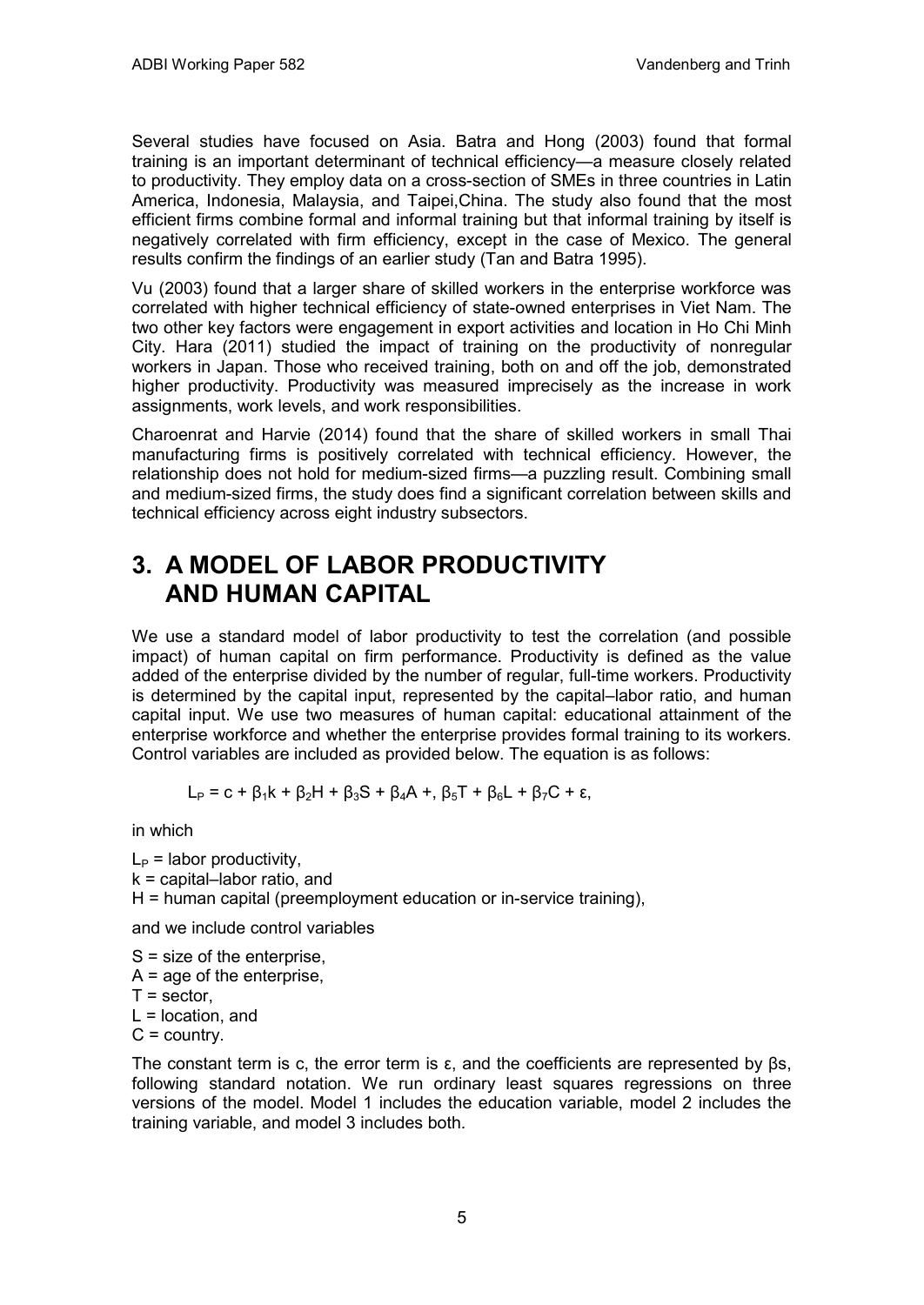### <span id="page-7-0"></span>**3.1 Countries and Data**

We use data from five medium-sized to large middle-income countries in Asia: the PRC, Indonesia, Malaysia, Thailand, and Viet Nam. The data are drawn from the World Bank's Enterprise Surveys, which use a standard methodology for surveying businesses in developing countries.[2](#page-7-1) This provides confidence that the country data can be pooled without concern for differences in variables and their definitions. Our sample comprises a total of 4,045 enterprises, thus providing a fairly large sample and avoiding bias based on small sample size (Table 1). For the PRC and Thailand, the sample includes over 1,000 firms each, and for the three other countries the sample is between 500 and 800 firms.

The countries use different definitions for firm size, which we could not use because we make estimates on a sample that pools the five countries. The World Bank uses a standardized classification with a threshold differentiating medium-sized and large firms set at 100 workers. However, we find this threshold too low. As a result, we use a classification in which small firms are defined as having fewer than 100 workers and medium-sized firms having fewer than 250 workers. We feel that this is more in line with classifications used in Asia and other regions.

Using this classification, just under 60% of the firms are considered small, with the share of small firms in each country ranging from 52% to 60%, except for Indonesia where it is higher at 75% (Table 1). The remaining firms are fairly evenly distributed between medium-sized (22%) and large (19%) firms. The average firm has 200–300 workers, again with the exception of Indonesia, which has an average size of 166 workers.

Value added is calculated from the survey data on output value and costs. The two human capital variables are dummies. The education variable takes the value 1 if the average education of the enterprise workforce is 10 years or more and takes the value 0 otherwise. The training variable takes the value 1 if the enterprise provides formal in-service training and takes the value 0 if it does not. The age of the enterprise is expressed in years and the other control variables (sector, location, and country) are dummies. Location signifies the province where the enterprise is located, or subnational state in the case of Malaysia.

|            | <b>SMALL</b><br>Share of<br>enterprises<br>with $< 100$<br>workers<br>$(\% )$ | <b>MEDIUM</b><br>Share of<br>enterprises<br>with $\geq 100$ and<br>< 250 workers<br>(%) | <b>LARGE</b><br>Share of<br>enterprises<br>with $\geq 250$<br>workers<br>(%) | Total<br>number of<br>enterprises | Average<br>number of<br>workers per<br>enterprise |
|------------|-------------------------------------------------------------------------------|-----------------------------------------------------------------------------------------|------------------------------------------------------------------------------|-----------------------------------|---------------------------------------------------|
| <b>PRC</b> | 58                                                                            | 25                                                                                      | 17                                                                           | 1,214                             | 275                                               |
| Indonesia  | 75                                                                            | 11                                                                                      | 13                                                                           | 504                               | 166                                               |
| Viet Nam   | 56                                                                            | 20                                                                                      | 24                                                                           | 565                               | 251                                               |
| Thailand   | 52                                                                            | 25                                                                                      | 23                                                                           | 1,024                             | 252                                               |
| Malaysia   | 60                                                                            | 22                                                                                      | 19                                                                           | 738                               | 209                                               |
| Total      | 59                                                                            | 22                                                                                      | 19                                                                           | 4,045                             | 236                                               |

### **Table 1: Enterprise Sample, by Size**

Note: Workers refers to full-time, regular workers.

 $\overline{a}$ 

<span id="page-7-1"></span> $2$  The data were obtained from the World Bank Group through the Enterprise Survey website at www.enterprisesurveys.org.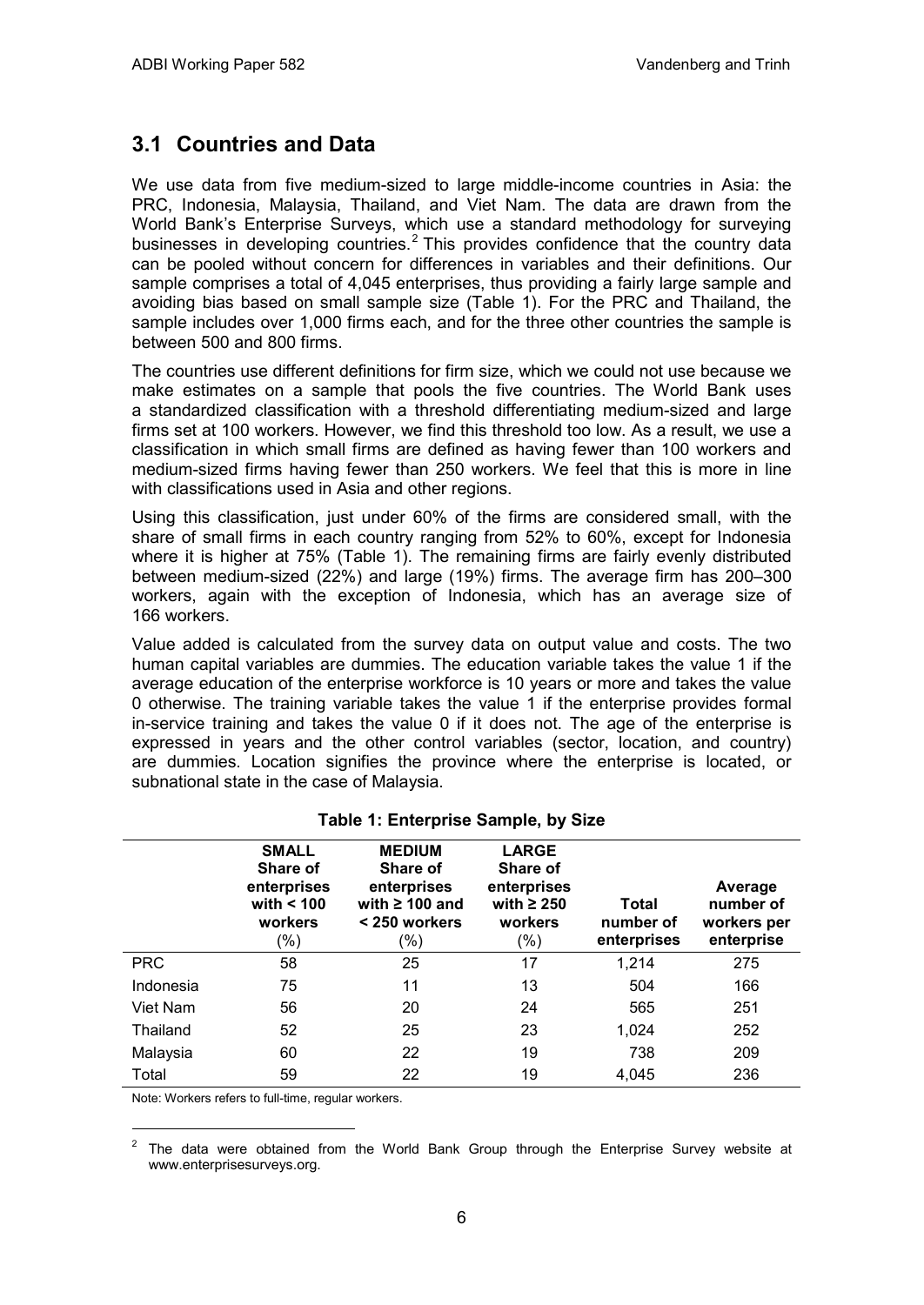### <span id="page-8-0"></span>**3.2 Results**

-

The estimation results of the three models are provided in Table 2. All variables are significant and have the expected signs. Model 1 indicates that that enterprises that provide formal training programs to their workers have significantly higher labor productivity than enterprises that do not provide such training. The results for model 2 indicate that enterprises with an average educational level of the workforce of 10 years or more have higher productivity than enterprises where the average education is less than 10 years. This difference is also statistically significant. These results confirm our intuition that higher-quality human capital through education and training contributes to higher enterprise productivity.

Model 3 includes both of the human capital variables in the regression. Both variables remain significant with only a small reduction in the size of the coefficient—for training the coefficient falls from 0.129 to 0.109 and for education it falls from 0.190 to 0.182. The result suggests that prior education and in-service training are not substitutes for the enterprise to choose from but that both can, at the same time, contribute to productivity increase.<sup>[3](#page-8-1)</sup> Enterprises can hire workers that are more educated, and can raise productivity further by providing training after hiring.

|                         | 1          | $\mathbf{2}$ | 3          |
|-------------------------|------------|--------------|------------|
| Capital intensity (K/L) | $0.270***$ | $0.266***$   | $0.264***$ |
|                         | [0.014]    | [0.014]      | [0.014]    |
| Training                | $0.129***$ |              | $0.109**$  |
|                         | [0.044]    |              | [0.044]    |
| Education               |            | $0.190***$   | $0.182***$ |
|                         |            | [0.037]      | [0.037]    |
| Medium-sized firms      | $0.157***$ | $0.168***$   | $0.142***$ |
|                         | [0.046]    | [0.044]      | [0.046]    |
| Large firms             | $0.165***$ | $0.185***$   | $0.151***$ |
|                         | [0.050]    | [0.049]      | [0.050]    |
| Firm age                | $0.081***$ | $0.088***$   | $0.084***$ |
|                         | [0.028]    | [0.028]      | [0.028]    |
| Industry dummies        | Yes        | Yes          | Yes        |
| Location dummies        | Yes        | Yes          | Yes        |
| Country dummies         | Yes        | Yes          | Yes        |
| Number of observations  | 4,045      | 4,045        | 4,045      |

#### **Table 2: Determinants of Labor Productivity**

Notes: Dependent variable is labor productivity. Standard errors in parentheses. Significance levels: \*\*\* = 1%, \*\* = 5%,  $* = 10\%$ .

<span id="page-8-1"></span> $3\;\;$  We are not arguing that preservice education and in-service training are complements. The economic sense of "complement" would imply that an increase in one of the human capital variables raises the use or impact of the other variable. It could be argued that the benefits of in-service training to the enterprise might be higher if the workforce is already more educated. More educated workers might pick up new skills faster or more readily. However, the coefficients on the human capital variables both fall slightly when both are included in model 3 and this suggests they are not complements but parallel factors having a similar impact.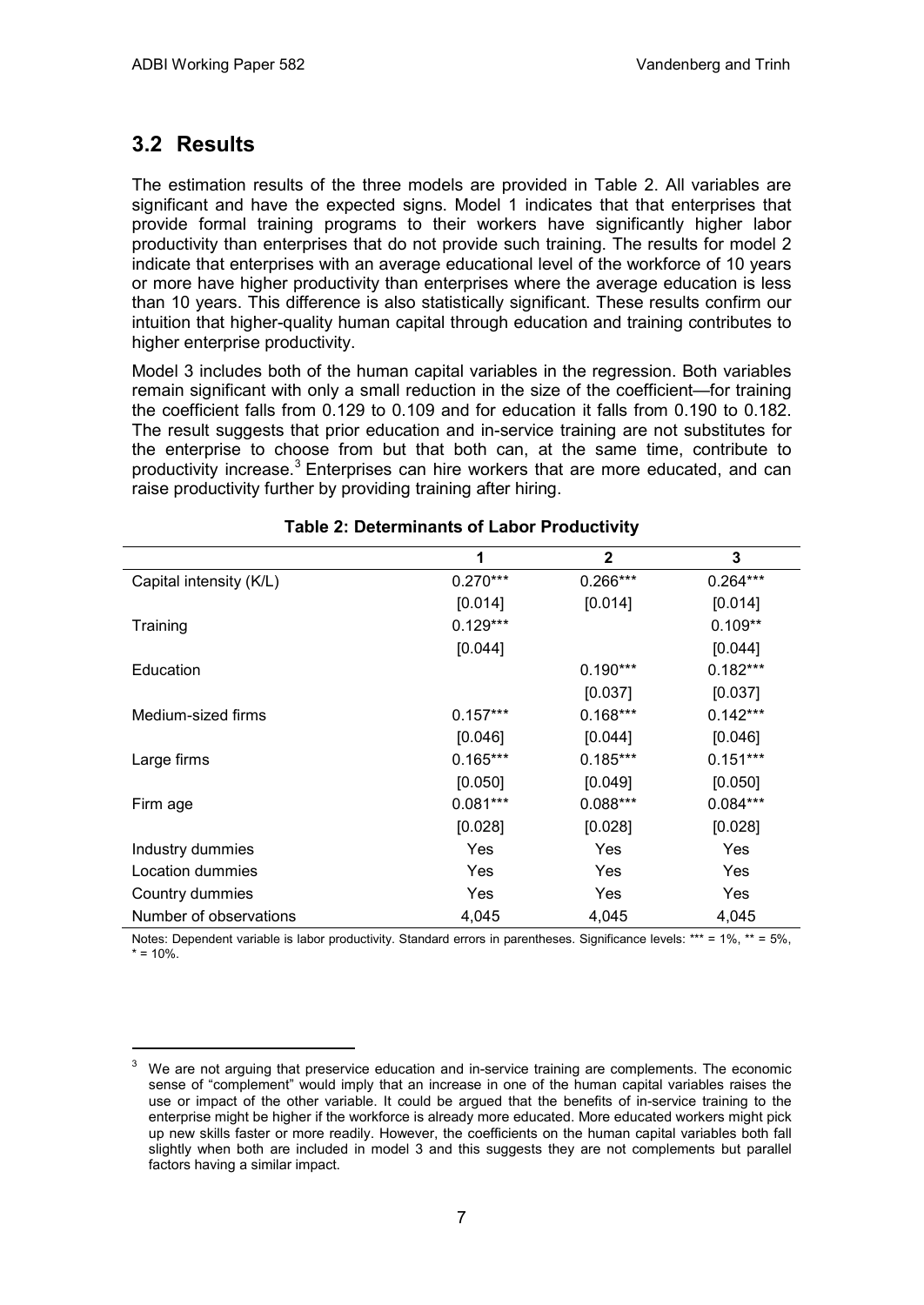$\overline{a}$ 

The results for the enterprise size variables are also interesting and expected. Small firms (the base case) have the lowest productivity whereas large firms have the highest. This is consistent with many other studies that indicate that while SMEs are often touted as being dynamic, flexible, and innovative, they in fact tend to achieve a lower productivity level than larger firms.<sup>[4](#page-9-0)</sup> Our estimations do account for differences in skills, education, capital intensity, and sector and thus the differences in labor productivity by firm size are likely derived from economies of scale, management capacity, and/or other factors.

We expand the estimates to explore country differences and to see whether certain countries are driving the general results. To do so, we drop the country dummies and replace them with variables that interact the country variable with the training variable in model 1 and the country variable with the education variable in model 2. Both interaction terms are included in model 3. The results are presented in Table 3 which shows only the new variables used, as the coefficients for the other variables remain similar to those in the initial estimations discussed above. The results are revealing.

In Table 3, all but 2 of the 20 coefficients exhibit the expected correct sign (positive). The two cases with a negative sign have very small coefficients that are not significant and thus are not a concern. Of the remaining 18 coefficients, 11 are significant. For the PRC, none of the interaction terms for education and training are significant. For training, the lack of significance may be due to the high share of PRC enterprises that train, which stands at 85% of firms in our sample and is much higher than the sample average of 61% and the share for the next highest country, which is Thailand at 71% (figures not shown). With such a high share of training (i.e., little variation) it may be difficult to establish a correlation with differences in productivity among the PRC firms. However, the same argument cannot be made for the lack of significance on the education variable. Some 47% of firms in the PRC have a workforce with 10 years or more of schooling but this is only slightly above the average for the whole sample (41%) and is not the highest among the five countries.

In Malaysia and Thailand, both training and education are strongly correlated with productivity as seven of the eight variables are found to be significant. Viet Nam and Indonesia offer interesting contrasts. Education is important in the case of Viet Nam but training does not seem to impact productivity. The opposite is the case with Indonesia, where training is the key human capital variable.

|           | <b>Model</b> | <b>PRC</b> | <b>Thailand</b> | <b>Viet Nam</b> | <b>Malaysia</b> | Indonesia |
|-----------|--------------|------------|-----------------|-----------------|-----------------|-----------|
| Training  | 1a           | 0.032      | $0.423***$      | 0.024           | $0.120*$        | $0.208**$ |
|           |              | [0.078]    | [0.144]         | [0.096]         | [0.065]         | [0.103]   |
| Education | 2a           | 0.088      | $0.618***$      | $0.222**$       | $0.190***$      | 0.031     |
|           |              | [0.065]    | [0.129]         | [0.093]         | [0.054]         | [0.102]   |
| Training  | За           | 0.035      | $0.283*$        | $-0.002$        | 0.090           | $0.226**$ |
|           |              | [0.078]    | [0.148]         | [0.096]         | [0.065]         | [0.105]   |
| Education | Зa           | 0.093      | $0.587***$      | $0.227**$       | $0.183***$      | $-0.002$  |
|           |              | [0.065]    | [0.135]         | [0.093]         | [0.054]         | [0.103]   |

### **Table 3: Heterogeneity by Country**

Notes: Standard errors in brackets. Significance level: \*\*\* = 1%, \*\* = 5%, and \* = 10%. Training and education are included in a single estimation of Model 3a; the results are provided in separate rows for presentational purposes.

<span id="page-9-0"></span><sup>4</sup> Vandenberg (2004) provides a review of the evidence on productivity and firm size which indicates generally that smaller firms have lower productivity than larger firms.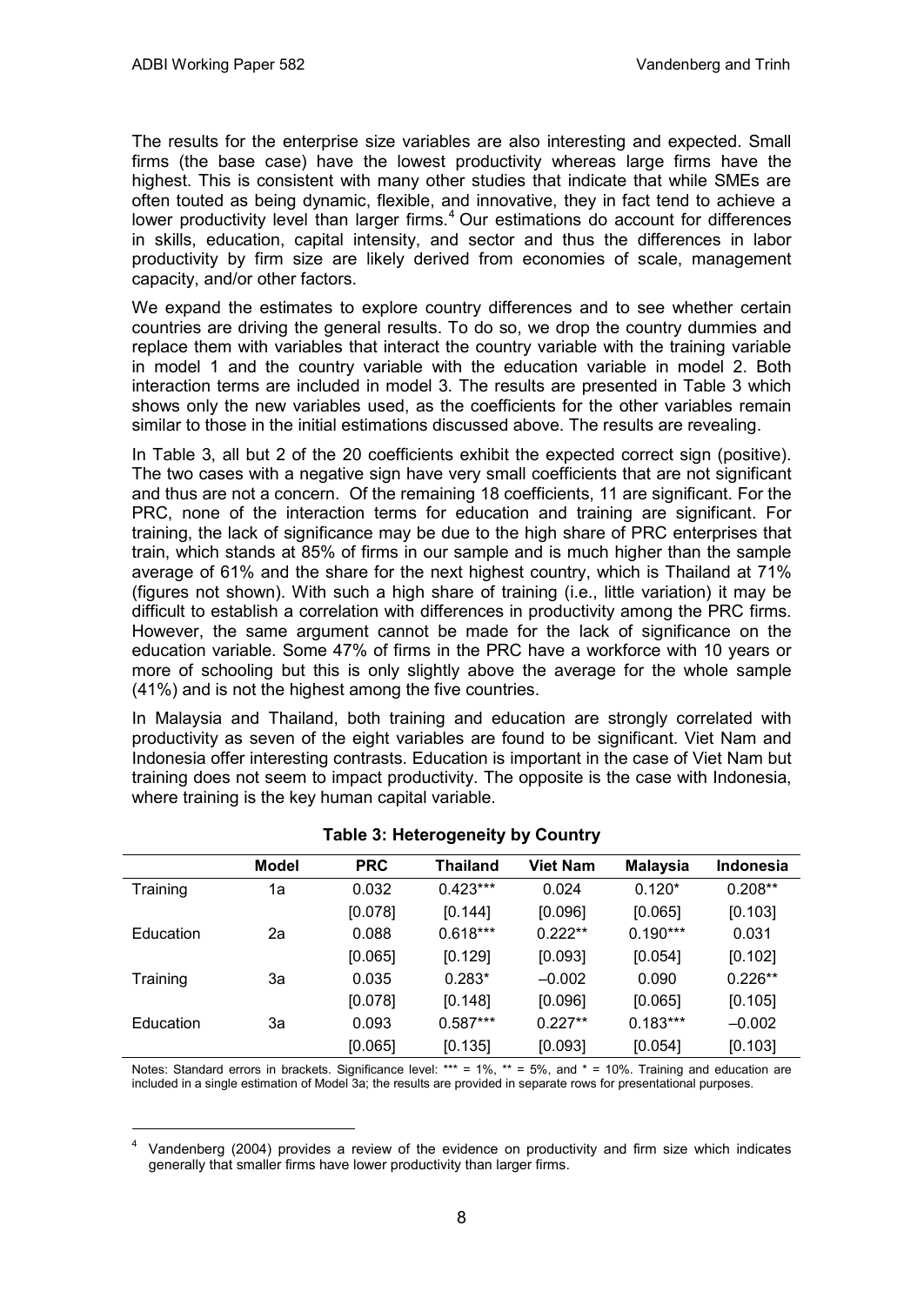We also investigate differences by firm size. We wish to determine whether training and education are likely to have a greater impact on firms of a particular size—and indeed whether human capital has a statistically significant impact on all sizes of firms. Our supposition is that human capital is important for enhancing the productivity of enterprises of all sizes. The size variables are dropped and replaced with variables that interact size with training in model 1b and size with education in model 2b. In model 3b, both sets of interacted terms are included. The results are provided in Table 4. They show a significant correlation between all the interaction terms and productivity, with one exception. In model 3b, the interacted term of training and medium-sized enterprises is the right sign but not significant. The overall results suggest that education and training raise productivity for enterprises of all sizes and that hiring educated workers and training the workforce is as important for small enterprises as it is for larger firms. However, in the first two models we see that the strength of the correlation rises with firm size (i.e., larger coefficients) and that the pattern is consistent through the three size classifications for both human capital variables. This suggests that education and training may have more of an impact on raising the productivity of larger firms than smaller ones. Model 3b provides no pattern in this regard.

|        | 1b         | 2b          | 3b         | 3b          |
|--------|------------|-------------|------------|-------------|
|        | Training   | High school | Training   | High school |
| Small  | $0.110**$  | $0.107**$   | $0.143***$ | $0.097**$   |
|        | [0.049]    | [0.044]     | [0.050]    | [0.047]     |
| Medium | $0.174***$ | $0.322***$  | 0.070      | $0.341***$  |
|        | [0.051]    | [0.058]     | [0.065]    | [0.076]     |
| Large  | $0.224***$ | $0.339***$  | $0.161**$  | $0.277***$  |
|        | [0.058]    | [0.062]     | [0.064]    | [0.071]     |

|  |  |  | Table 4: Heterogeneity by Enterprise Size |  |
|--|--|--|-------------------------------------------|--|
|--|--|--|-------------------------------------------|--|

Notes: Standard errors in parentheses. Significance level: \*\*\* = 1%, \*\* = 5%, and \*= 10%. Training and education are included in a single estimation of model 3b; the results are provided in separate columns for presentational purposes only.

### <span id="page-10-0"></span>**3.3 Endogeneity**

 $\overline{a}$ 

It may be argued that the foregoing estimations suffer from the problem of endogeneity.<sup>[5](#page-10-1)</sup> Two sources of endogeneity might arise: one stemming from reverse causality and the other from a missing variable that might affect both human capital and productivity independently. Both concerns should be considered.

Regarding reverse or dual causality, there is a possibility that not only might human capital raise productivity but that firms with higher productivity may be more likely to engage in training and to hire educated workers. While this concern is very real, we need to consider the underlying economics and business decision making that is taking place. More productive firms may invest more in hiring and training but they are not doing so simply because they are more productive firms. They do it because they know that better-skilled workers are more productive and contribute to the overall productivity of the enterprise. So while it is possible that there may be some degree of reverse causality, it is based on the singular understanding by firms that greater human capital

<span id="page-10-1"></span> $5$  The issue was raised by participants at a presentation of the initial results during the SMEs in Developing Asia: New Approaches to Overcoming Market Failures workshop, held on 19–20 November 2015 at the Asian Development Bank Institute, Tokyo, Japan.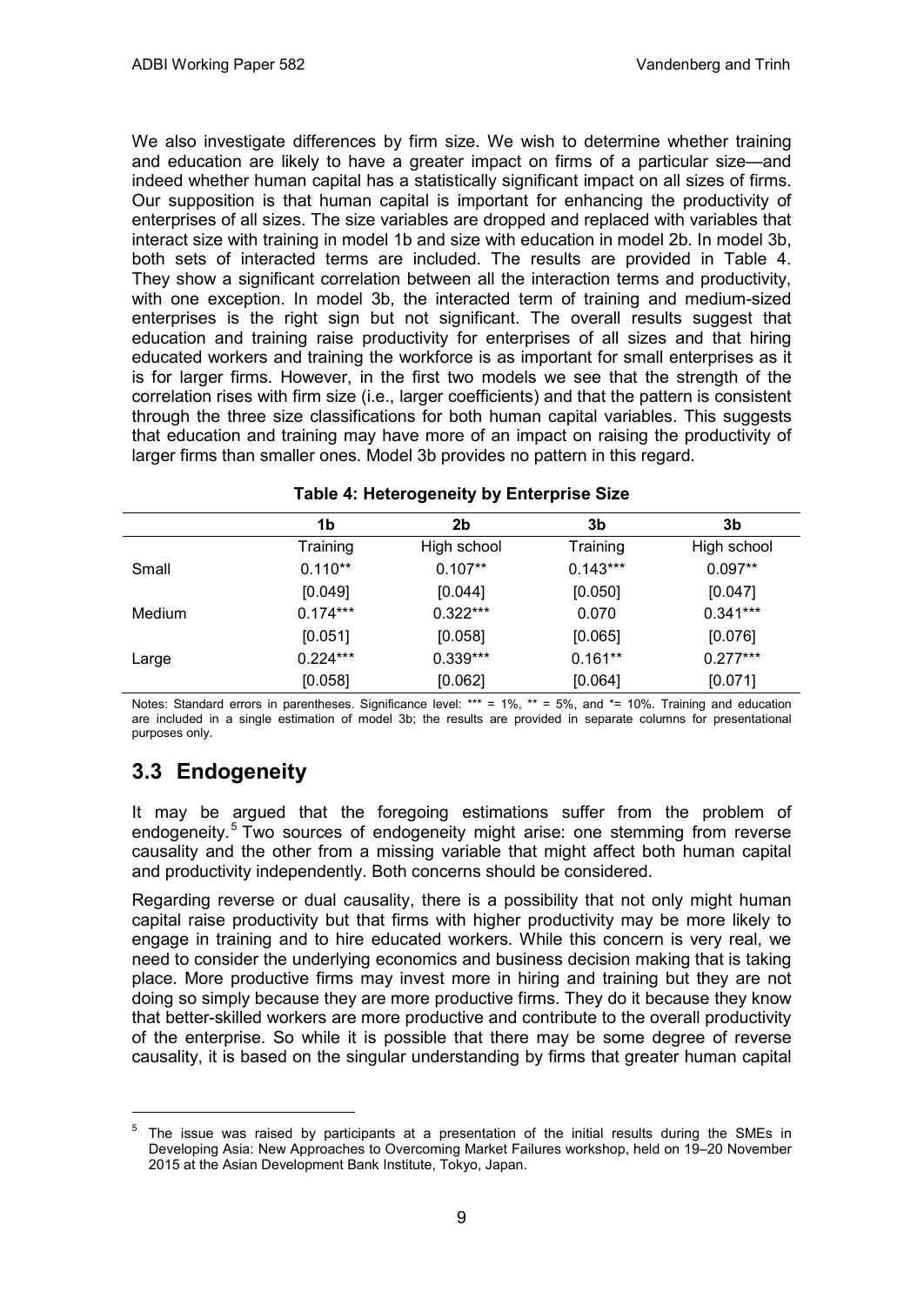contributes to productivity. If their experience, over time, showed otherwise, they would reduce the resources allocated to training and not pay higher wages to new recruits.

The other endogeneity problem—a missing or unobserved variable that affects both productivity and human capital—is a possibility, but it is difficult to imagine what variable or type of variable this might be. Given that productivity is a performance variable and human capital is an input, the mostly likely arrangement is of an input affecting performance. There are no obvious candidates for a factor that might influence both independently. It may be that the owner or entrepreneur is driven to reach high productivity and also has faith in human capital so that it is promoted along with other efforts to raise productivity. This endeavor may occur simultaneously before the increase in human capital has an opportunity to affect productivity. In addition, there may be factors at play of which we are just not aware.

To account for the possibility of endogeneity, we re-run the main estimations with the use of instrumental variables. In doing so, we use the generalized method of moments (GMM) technique. We focus our efforts on the training variable. We estimate a probit equation with training as the dependent variable and the identification variable as the enterprise's perception of whether the lack of availability of skilled workers affects its growth. This variable is available in our dataset. (We experimented with another indicator—the perception of labor regulation as a constraint for the enterprise—but the results were weak.) As there may be an endogeneity problem in this estimation as well, we created two instruments: one in which that identification variable is crossed by province or state and the other by industry. All tests for instrumental variables were passed, including the Hansen test, the weak instrument test, and the under-identification test. We generated the fitted values of training and used them as the instrument.

The results are presented in Table 5. Models 1c and 2c include the instrumental training variable; the former with the identification variable crossed with province or state and the latter with industry. We exclude the education variable from these two estimations. In models 3c and 4c we again use the two instruments but now also include education. The results for our key variables of interest are similar to the earlier estimations. The instrumented training variable is significant and with the expected sign in all four estimates, although with a reduced level of significance. Education is significant as in previous estimates. These results provide us with greater confidence that training, at least, is causing higher productivity at the enterprise level.

However, we do find that firm size is no longer significant (and the coefficients are negative) across all four estimates. This stands in rather bold contrast to the earlier results, which were positive and significant and suggested the size of the enterprise had a significant bearing on differences in labor productivity even when taking into account human capital, industry, and other factors. The negative signs here, if they had been significant, would have suggested that small firms have higher productivity than medium-sized or large ones.

We check the robustness of the results by trimming. This technique is used to determine whether the results are driven by the top performers (who would always provide training for their workers) and the weakest performers (who may never provide training for their workers). We drop 5% of the enterprises with the highest level of labor productivity and 5% of those with the lowest level. The sample size is reduced to 3,613 firms. The results, not shown, are very similar to the results in Table 5, suggesting that the latter are robust. The signs are the same on all variables. The level of significance (1%, 5%, or 10%) remains unchanged, except that age is no longer significant at the 10% level. The size of the coefficients falls in all cases but only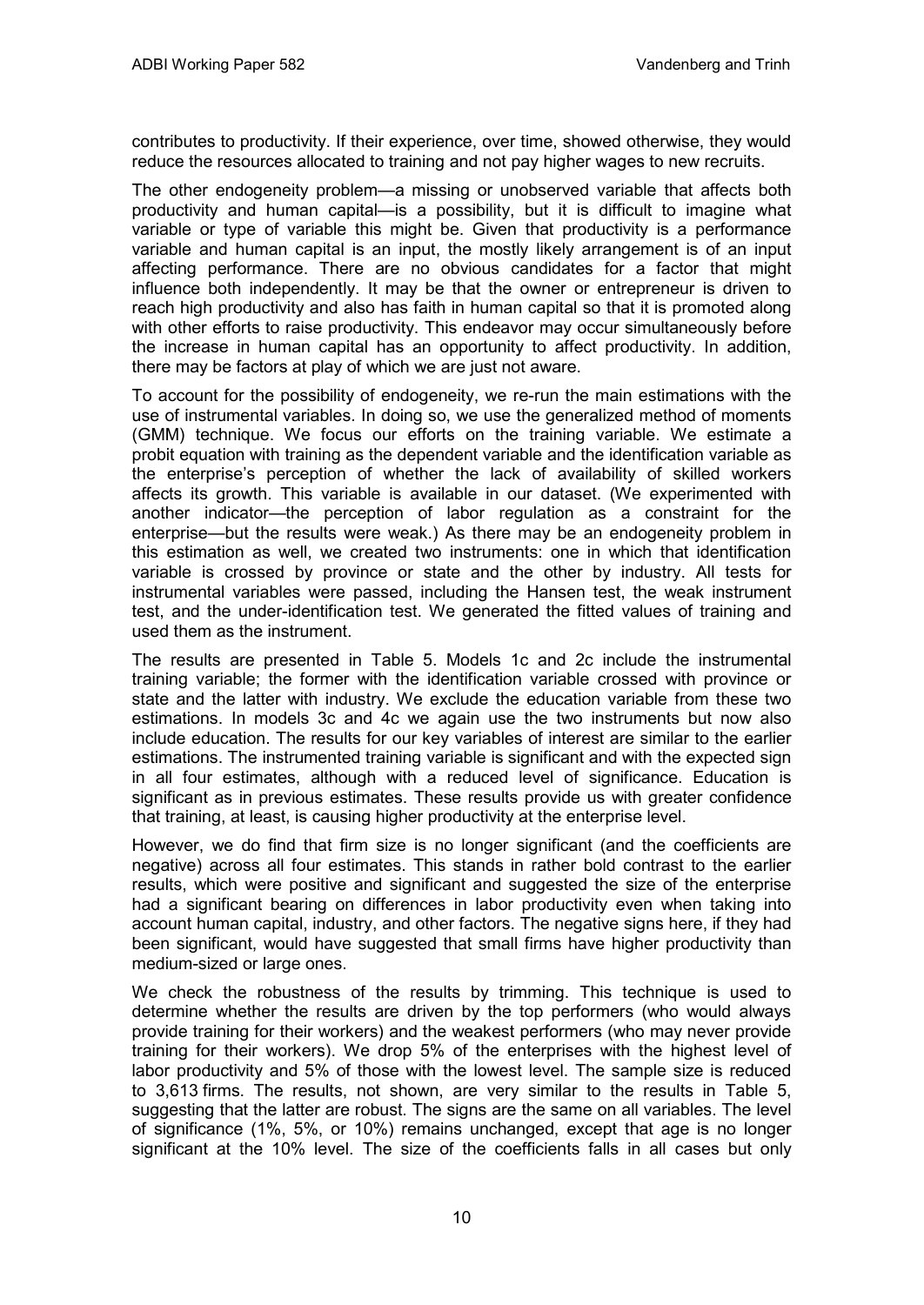slightly. $6$  We have similar minor changes when conducting trimming for model 3 of Table 2 (the model without instruments). Therefore, we can continue to conclude that training and education have a significant effect on firm productivity.

| <b>Dependent Variable:</b>              |            |            |            |            |
|-----------------------------------------|------------|------------|------------|------------|
| <b>Labor Productivity</b>               | [1c]       | [2c]       | [3c]       | [4c]       |
| Training (instrumented)                 | $0.958***$ | $0.820**$  | $0.719*$   | $0.693*$   |
|                                         | [0.367]    | [0.396]    | [0.410]    | [0.421]    |
| Education                               |            |            | $0.141***$ | $0.143***$ |
|                                         |            |            | [0.051]    | [0.052]    |
| Capital intensity                       | $0.252***$ | $0.254***$ | $0.251***$ | $0.252***$ |
|                                         | [0.013]    | [0.013]    | [0.013]    | [0.013]    |
| Medium-sized firms                      | $-0.054$   | $-0.020$   | $-0.054$   | $-0.020$   |
|                                         | [0.101]    | [0.107]    | [0.101]    | [0.107]    |
| Large firms                             | $-0.102$   | $-0.058$   | $-0.102$   | $-0.058$   |
|                                         | [0.127]    | [0.135]    | [0.127]    | [0.135]    |
| Firm age                                | 0.043      | 0.048      | $0.053*$   | $0.054*$   |
|                                         | [0.031]    | [0.032]    | [0.032]    | [0.032]    |
| Industry dummy                          | Yes        | Yes        | Yes        | Yes        |
| Province dummy                          | <b>Yes</b> | Yes        | Yes        | Yes        |
| Country dummy                           | <b>Yes</b> | Yes        | Yes        | Yes        |
| Intercept                               | $6.412***$ | 5.892***   | 5.912***   | 5.922***   |
|                                         | [0.480]    | [0.540]    | [0.535]    | [0.535]    |
| Number of observations<br>(enterprises) | 3,998      | 3,998      | 3,998      | 3,998      |

Notes: Standard errors in brackets. Significance level: \*\*\* =  $1\%$ , \*\* =  $5\%$ , and \* =  $10\%$ . Training and education are included in a single estimation of model 3b; the results are provided in separate columns for presentation purposes only.

## <span id="page-12-0"></span>**4. POLICY IMPLICATIONS**

 $\overline{a}$ 

The policy implications that can be drawn from the foregoing analysis are clear and direct. Efforts to increase human capital in the private sector workforce can be an important strategy for raising the productivity and competitiveness of enterprises of all sizes. The link between education and training on the one hand and enterprise productivity on the other is important for SMEs and is not a factor that they should ignore in their quest to develop competitive, productive, and sustainable enterprises. Furthermore, skills and education policy can be—and based on our results probably should be—an important part of the SME strategy of governments in Asia. Efforts to focus SME support narrowly on access to finance may miss the wider factors that are important to small firms.

<span id="page-12-1"></span> $6$  For example, the coefficient on training falls from 0.719 in model 3c of Table 5 to 0.586 after trimming. Other coefficients decrease less. The trimming results are not presented to avoid presenting too many results.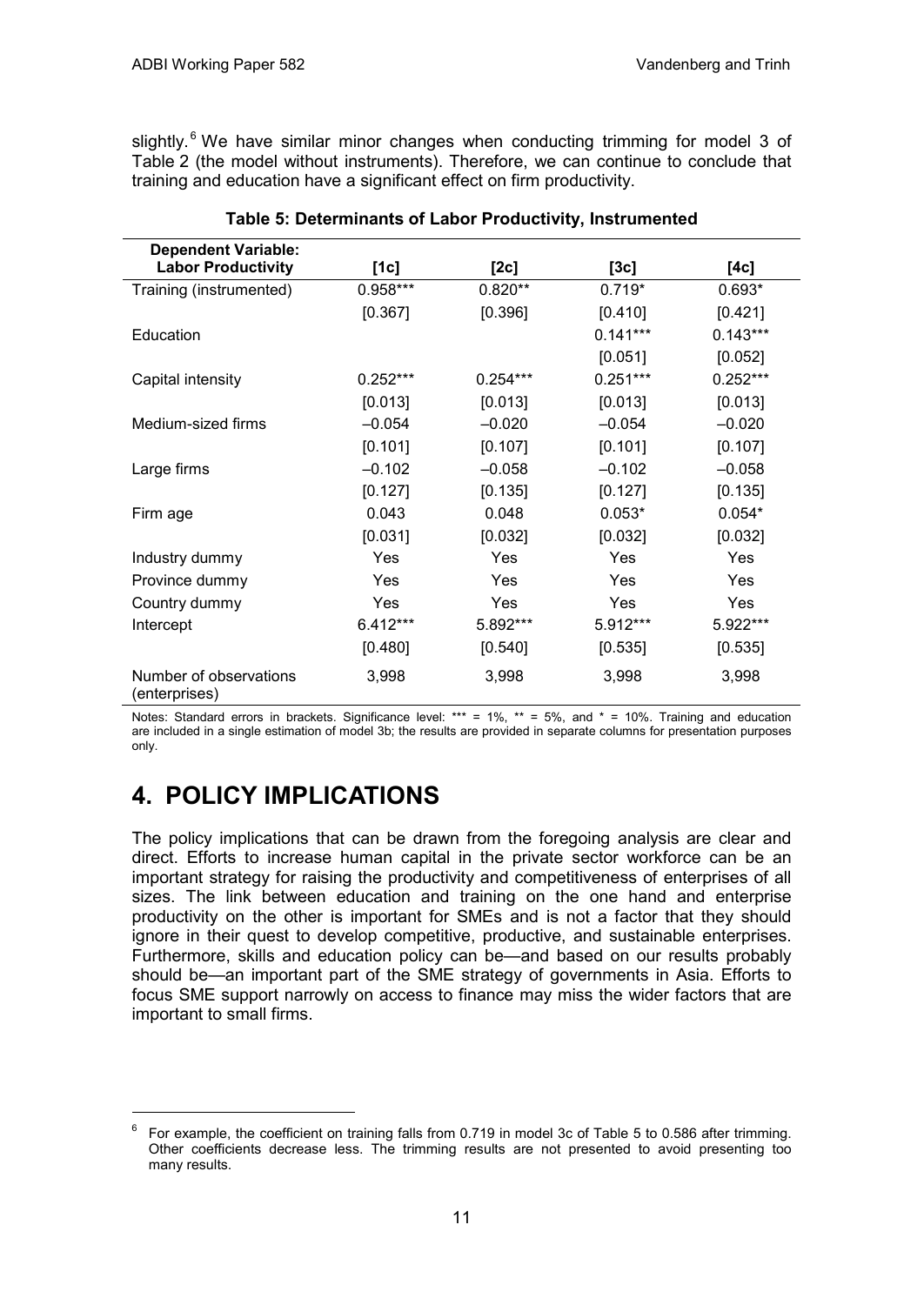The empirical analysis tested two human capital variables—the education of workers and the training programs that firms offer their workers. We found that both are strongly correlated with labor productivity and that both, together, can have an impact. In other words, preservice education and in-service training are not alternatives from which an enterprise owner should choose. Rather they are parallel supporting factors: firms can both hire more educated workers and provide them with additional training and both efforts, undertaken simultaneously, will contribute to improved productivity.

The results do not allow us to provide more detailed policy measures, which require deeper and more specific analysis. For example, our education variable differentiated between firms with an average workforce education level of 10 years or more and those with less than 10 years. This is a fairly vague yardstick. It equates in many countries with the end or the near-end of secondary school. More detailed analysis might indicate the value of postsecondary and vocational education. Our training variable was similarly broad, indicating only whether enterprises provided formal training to their workers and not exploring the extent of training (what share of the enterprise workforce had access to the training), the frequency of training offered, or the quality and nature of the training. More detailed analysis of these issues, which would require a richer dataset, would help to determine what specific types of training programs are more beneficial. Finally, the analysis did not provide a cost–benefit analysis from the perspective of the employer. More educated workers are attracted by higher wages while in-service training is costly to the enterprise not only in terms of paying in-house or external trainers but also the production that is foregone while employees are in the training room instead of on the shop floor or at the service counter.

What the results do indicate, however, is that governments need to both build a good education system and ensure that young people are completing high school. For their part, enterprises need to be selective and hire educated young people. Furthermore, governments can consider whether to support (through subsidies) enterprise-based training, knowing it has a positive effect on developing the competitiveness of SMEs and large enterprises and increasing productivity in the economy.

## <span id="page-13-0"></span>**5. CONCLUSION**

SMEs play an important role in the development of economies in Asia, as they do in other regions of the developing world. Their contributions to job creation, investment, innovation, and exports make them an important policy area for governments. Understanding the key factors that support enterprise productivity and competitiveness is critical to knowing where governments—and enterprises themselves—can focus their energies.

This paper has examined the connection between productivity and human capital based on data on 4,000 enterprises in five countries. The results indicate a strong positive correlation and probably a causal effect of two measures of human capital—preemployment education and in-service training—on labor productivity. SMEs can increase productivity by hiring a workforce that has been educated to at least the secondary school level and by providing training to their workers through in-service programs. The relationship between human capital and productivity is valid for different sizes of enterprises. SMEs benefit from progressive hiring and training practices just as large firms do. It is an area of enterprise management that they avoid at their own peril.